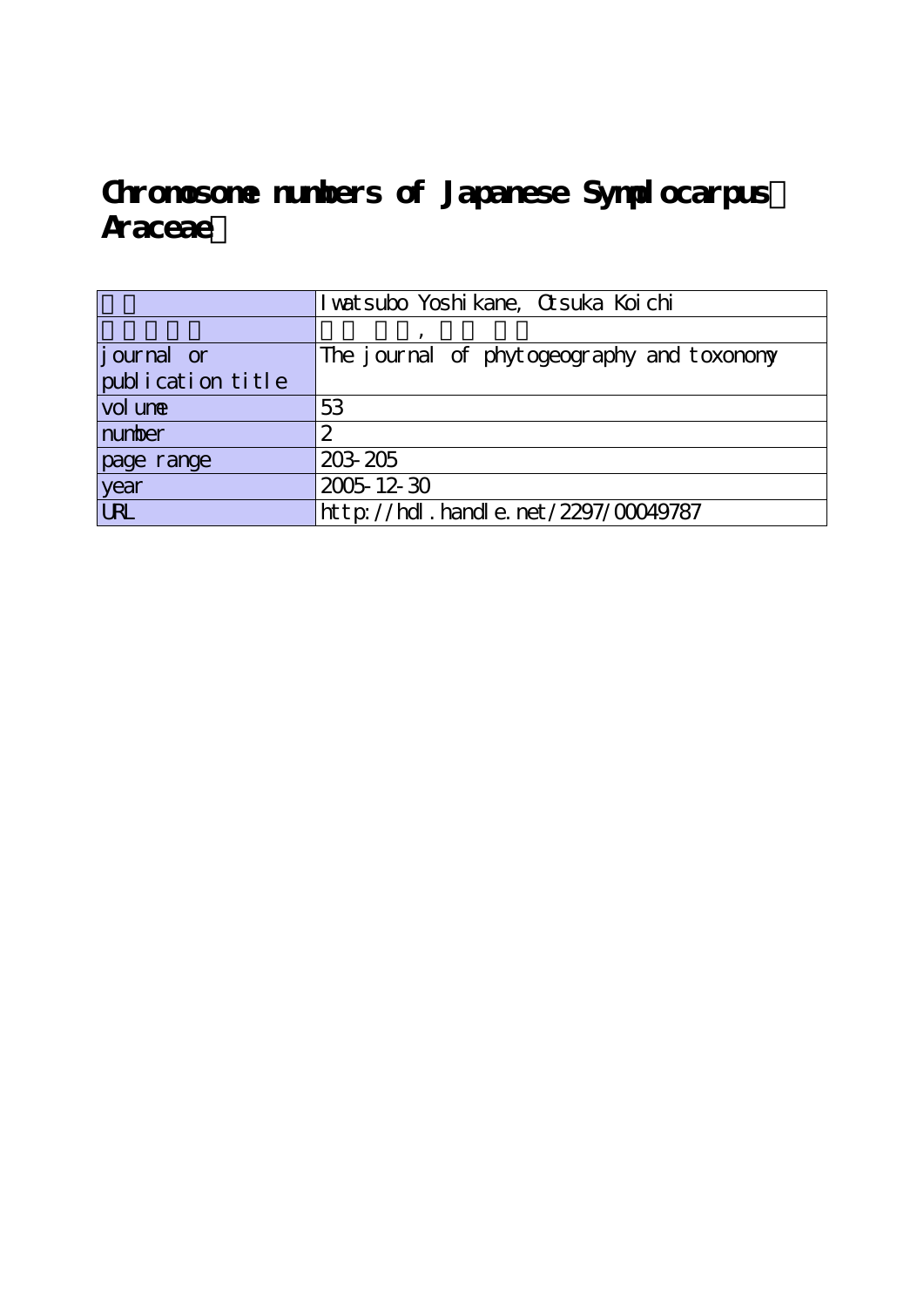## Yoshikane Iwatsubo<sup>1</sup> and Koichi Otsuka<sup>2</sup>: **Chromosome numbers of Japanese** *Symplocarpus***(Araceae)**

<sup>1</sup>Department of Biology, Faculty of Science, University of Toyama, Gofuku 3190, Toyama 930–8555, Japan; <sup>2</sup>Nagano Environmental Conservation Research Institute, Kitago 2054**―**120, Nagano 381**―**0075, Japan

*Symplocarpus* Salisb. belonging to Araceae, distributed in North America and eastern Asia, is a small genus comprised of 3**―**4 species **(**Ohashi 1982 ; Otsuka et al. 2002**)**. In Japan, the following three species occur : *S. foetidus* var. *latissimus, S. nabekuraensis*, and *S. nipponicus*. The first cytological study of this genus gave n=8 and 2n=16 chromosomes for *S. foetidus* Nutt. var. *foetidus* **(**Gow 1907, as *Spathyema foetida*) collected from Blairstown, New Jersey. Thereafter, using a cultivated plant, Ito**(**1942**)** found 2n=30 chromosomes in *S. foetidus* Nutt. var. *latissimus* Hara**(**under the name of *S. foetidus* Nutt.**)**. In the same taxon from Russia, 2n= ca. 54 chromosomes was also reported by Sokolovskaya**(**1960**)**. Mulligan**(**1965**)**observed 2n =60 chromosomes in *S. foetidus* var. *foetidus* collected from each of Quebec and Ontario in Canada. Recently, Sokolovskaya and Probatova **(**1985**)**recorded 2n=60 chromosomes for *S. foetidus* var. *latissimus***(**as *S. renifolius* Schott.**)**from the Russian Far East. On the basic chromosome number of x=15 proposed by Darlington and Wylie**(**1955**)**, the counts previously published for the taxa of *Symplocarpus* are interpreted as diploid**(**2n=30**)**, hypotetraploid**(**2n=ca. 54**)**and tetraploid**(**2n=60**)**, respectively, whereas the record of n=8 and 2n=16 chromosomes for *S. foetidus* var. *foetidus* given by Gow**(**1907**)**seems improbable.

Except for a count of 2n=30 by Ito (1942) on *S. foetidus* var. *latissimus* whose origin is unknown, we have no data concerning the chromosome numbers of Japanese *Symplocarpus*. Thus, the aim of this study is to determine the chromosome numbers of Japanese *Symplocarpus* species.

#### **Materials and methods**

The species studied were of *Symplocarpus foetidus* Nutt. var. *latissimus* Hara, *S. nabekuraensis* Otsuka et K. Inoue., and *S. nipponicus* Makino. Plant materials were collected from wild populations in both of Nagano and Yamagata Prefectures in Honshu, Japan**(**Table 1**)**. All the living plants were grown in the experimental garden of University of Toyama. Newly formed root tips collected from potted plants were pretreated in a 2 mM 8**―**hydroxyquinoline aqueous solution for 1 h at 25**℃** and subsequently kept

Table 1. Collection localities and number of individuals**(**in parentheses**)**of Japanese *Symplocarpus* taxa subjected to the cytological study

| Taxon                       | Collection locality and number of individuals examined                         |
|-----------------------------|--------------------------------------------------------------------------------|
| S. foetidus var. latissimus | Yamagata Pref., Oguni-machi, Kanomizu, 3); Nagano Pref.,<br>Hakuba-mura, (4)   |
| S. nabekurgensis            | Nagano Pref., Iiyama-shi, Nabekura-yama, (1)                                   |
| S. nipponicus               | Nagano Pref., Nagano-shi, Iizuna-kogen, (2); Nagano Pref.,<br>Oomachi-shi, (2) |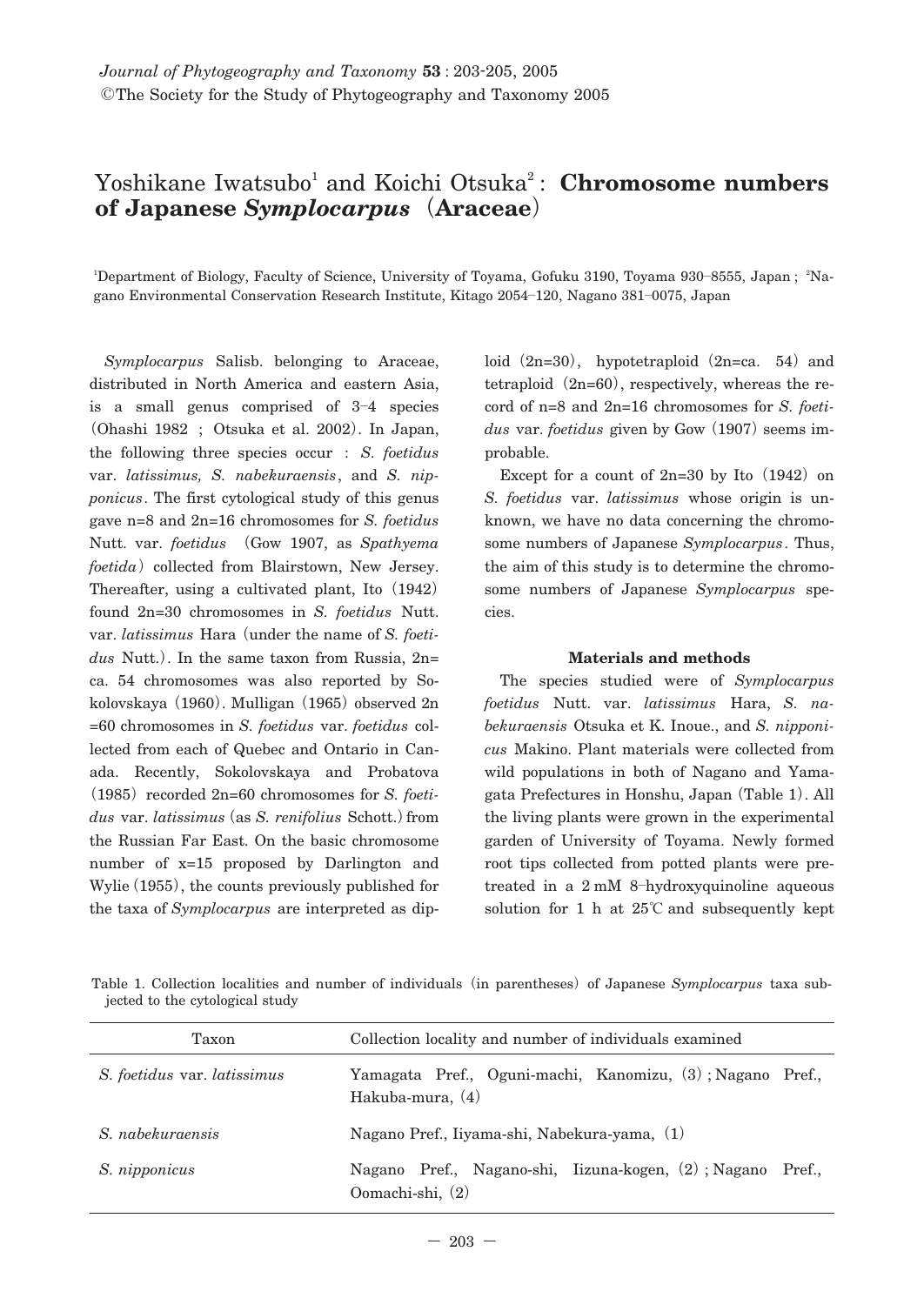for 15 h at 6**℃**. The root tips were fixed in a mixture of glacial acetic acid and absolute ethyl alcohol $(1:3)$  for 1 h, and soaked in 1 N HCl for a few hours followed by maceration in 1 N HCl at 60**℃** for about 10 min and then immersed in tap water for a few minutes to several hours. They were stained in a drop of 1.5% lactopropionic orcein on the slide glass and ordinary squash technique was applied in preparation. Voucher specimens are deposited in NAC.

#### **Results and discussion**

Chromosome counts of the three species of Japanese *Symplocarpus* in the study were 2n=60 chromosomes in both *S. foetidus* var. *latissimus*

**(**Fig. 1 A**)**and *S. nabekuraensis***(**Fig. 1 B**)**; and 2n=30 chromosomes in *S. nipponicus***(**Fig. 1 C**)**.

All three species showed a bimodal variation in their chromosome length from the longest to the shortest chromosomes, as follows : the metaphase chromosomes of *S. foetidus* var. *latissimus* had a range from 0.8 μm to 3.5 μm and the 60 chromosomes could be divided into two groups of two chromosomes showing 3.5 μm and 58 chromosomes having a range from 0.8 μm to 2.6 μm**(**Fig. 1 D**)**; the somatic chromosome complement of *S. nabekuraensis* showed a range from  $1.1 \mu m$  to  $3.7 \mu m$  and the 60 chromosomes could be divided into two groups of four chromosomes having a range from  $3.1 \mu m$  to  $3.7 \mu m$ ,



Fig. 1. Somatic metaphase chromosomes of *Symplocarpus foetidus* var. *latissimus***(**A, D**)**, *S. nabekuraensis***(**B, E) and *S. nipponicus*  $(C, F)$ . Scale bars equal 5  $\mu$ m.